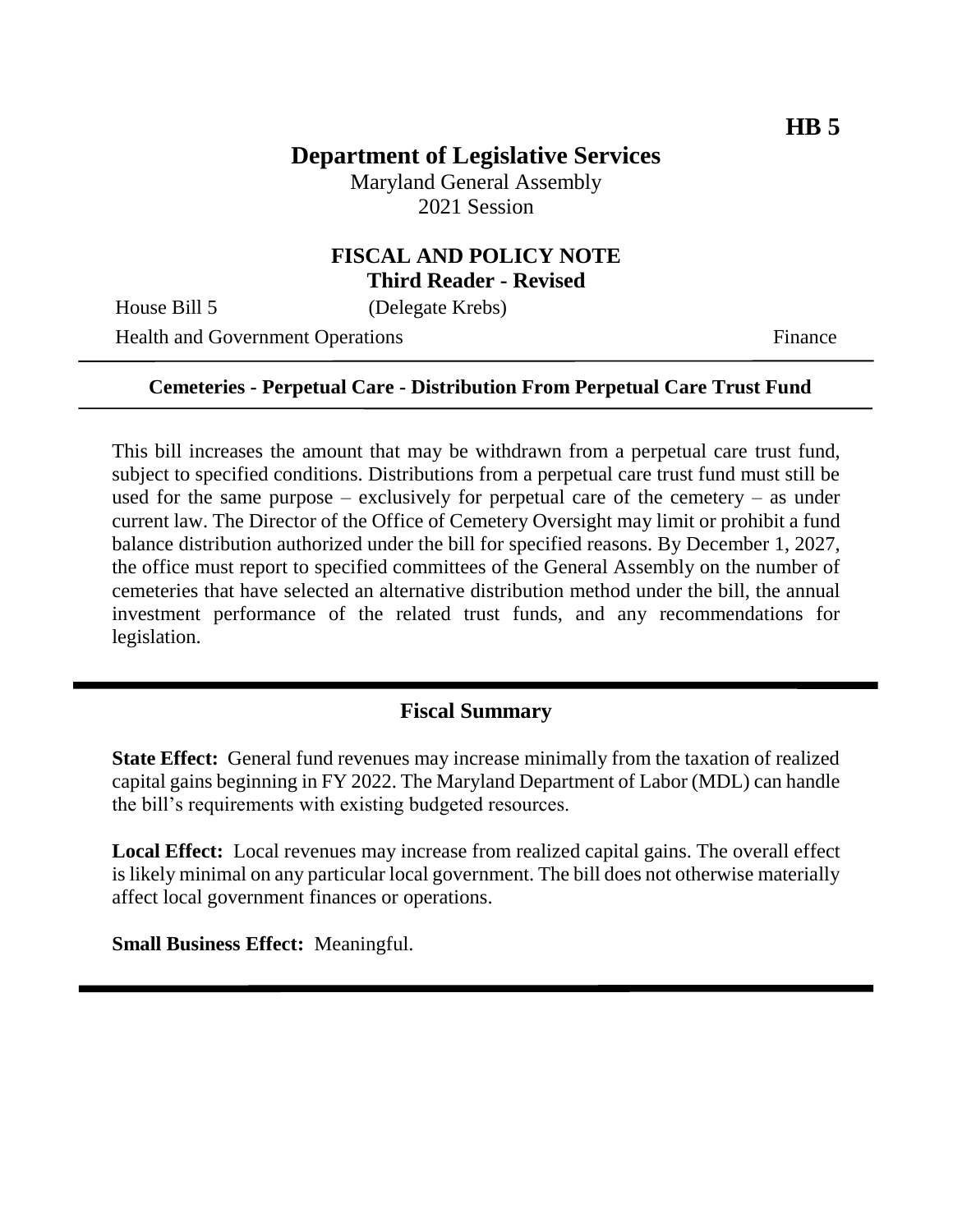# **Analysis**

#### **Bill Summary:**

### *Options for Distributions from Perpetual Care Trust Funds*

By default, a trustee must distribute all net income of a perpetual care trust fund to a cemetery on a monthly basis. Alternatively, a cemetery may select as the method of distribution from a perpetual care trust fund on a monthly, quarterly, semiannual, or annual basis, either:

- *Net Income Option:* which under the bill includes interest, dividends, and does not explicitly exclude realized capital gains, as described below; or
- *Fund Balance Option:* an amount up to 4% of the average of the end-of-year fair market value of the perpetual care trust fund for the preceding three calendar years, subject to specified conditions discussed below.

For purposes of distributions from perpetual care trust funds, "net income" includes interest and dividends. A related provision excluding realized capital gains from a perpetual care trust fund's income is repealed, although such gains must still be deposited into the trust fund as principal. A perpetual care fund trustee is required to pay capital gains taxes from the principal of the perpetual care trust fund.

#### *Notification and Approval*

If a cemetery selects either of the above alternative distribution options, it must notify both the fund trustee and the Director of the Office of Cemetery Oversight at least 60 days before the date the distribution will take effect. The fund trustee must then provide a statement to the director attesting that the cemetery's selection of an alternative distribution method is reasonably expected to result in sufficient protection of the perpetual care trust fund's principal. The notification must include a copy of the investment policy statement for the trust and the planned initial distribution amount. A cemetery's selection of either of the two alternative distribution methods is contingent on the approval of the director; the director must provide written notice of approval or disapproval within 30 days. The method of distribution must remain in effect until the cemetery notifies both the fund trustee and the director in writing that the cemetery has selected a different method of distribution.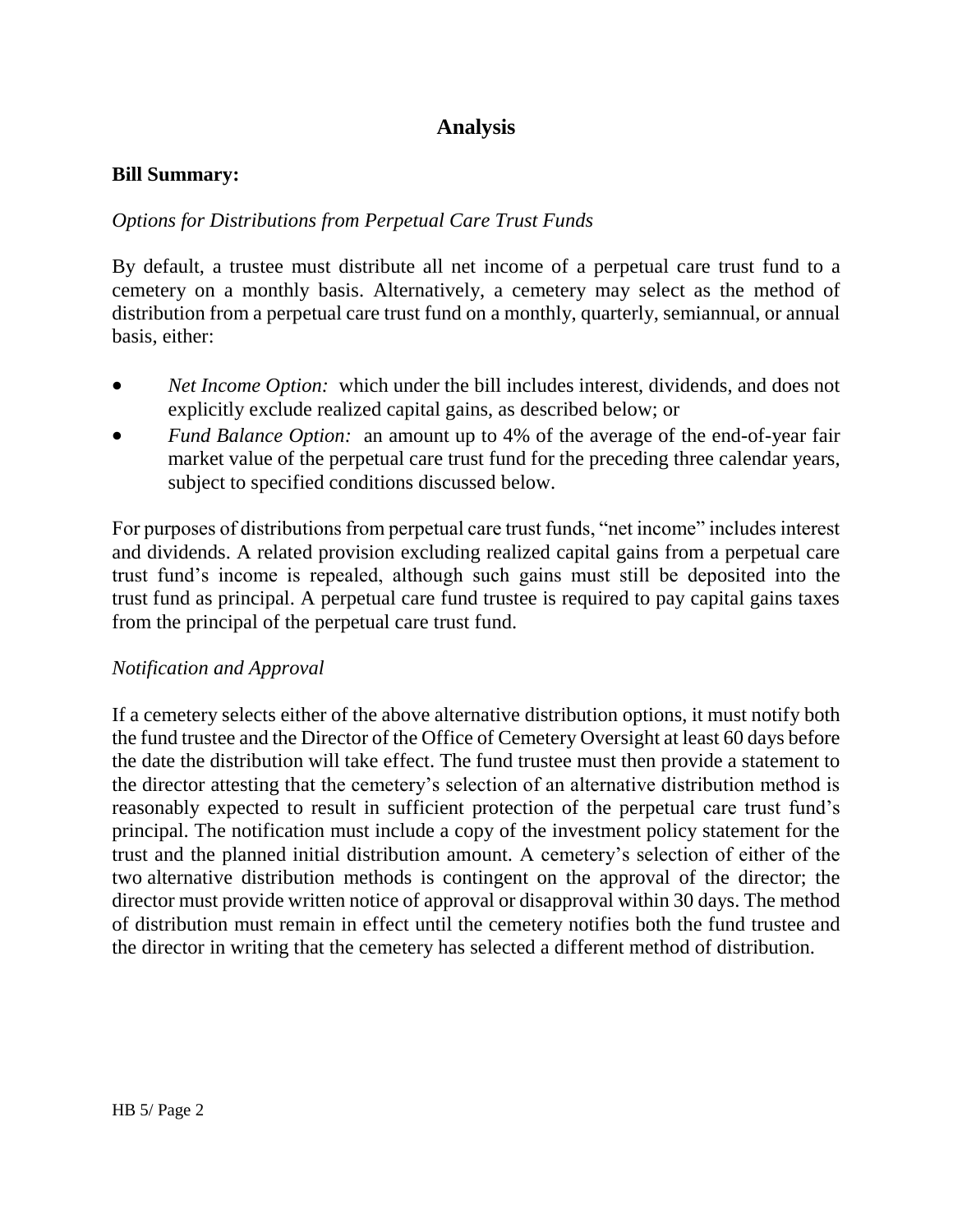### *Fund Balance Distribution*

If a cemetery selects the fund balance distribution option, the fund trustee:

- must submit an annual attestation to the director that the distribution option is reasonably expected to result in sufficient protection of the perpetual care trust fund's principal;
- may not reduce the amount of the distribution by any taxes or fees;
- must adopt an investment policy that both provides for a balanced portfolio, including a reasonable amount of fixed-income securities, and supports the growth of the perpetual care trust fund; and
- must use this distribution option if the fair market value of the perpetual care trust fund exceeds a specified amount, or, if it does not, must distribute all net income of the perpetual care trust fund to the cemetery on a monthly basis (*i.e.*, the default method) for the remainder of the calendar year.

The Director of Cemetery Oversight may limit or prohibit a fund balance distribution if the director believes that:

- based on a review of the perpetual care trust fund submitted by the trustee, investment returns and distribution practices have not resulted in sufficient protection of the perpetual care trust fund's principal; or
- the trustee does not have sufficient knowledge and expertise to administer the perpetual care trust fund in a manner that supports the growth of the perpetual care trust fund.

**Current Law:** Two types of trust funds related to cemetery services are regulated by the Office of Cemetery Oversight in MDL: perpetual care trust funds and preneed trust accounts.

Generally, sellers of perpetual care and preneed services must place in trust a portion of the cost or sale price of the goods or services shortly after the time of sale. "Perpetual care" means the maintenance, including the cutting of grass abutting memorials or monuments, as well as the administration, supervision, and embellishment of a cemetery and its grounds, roads, and paths. Additionally, it includes the repair and renewal of buildings, including columbaria and mausoleums, and the property of the cemetery.

The income from the perpetual care trust fund:

- must be used only for the perpetual care of the cemetery, as defined above; and
- may not be used to care for memorials or monuments.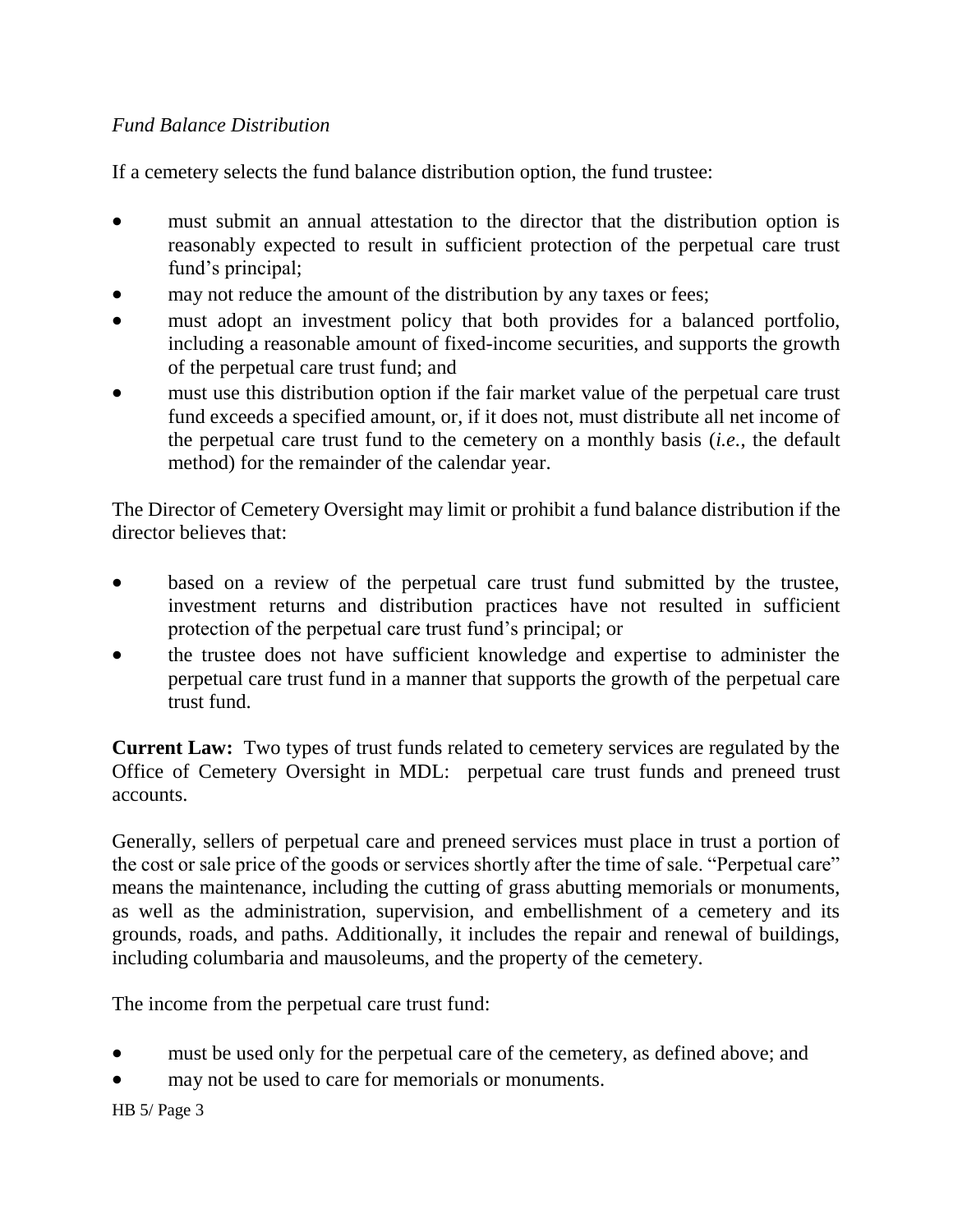Realized capital gains of a perpetual care trust fund are not income of the perpetual care trust fund and must be deposited in the perpetual care trust fund as principal of the perpetual care trust fund.

#### *Office of Cemetery Oversight*

The Office of Cemetery Oversight registers and regulates the cemetery and burial goods industry in the State under the leadership of a director. An advisory council serves as a source of expertise for the director and provides insight into the needs of the business community and the consumers served by the industry. The Cemetery Oversight Fund was established as a continuing, nonlapsing special fund to cover the documented direct and indirect costs of fulfilling the statutory and regulatory duties of the office.

**State Effect:** Since fund trustees are responsible for submitting attestations of perpetual care fund's financial health, MDL can handle the bill's requirements with existing budgeted resources. General fund revenues increase beginning as early as fiscal 2022 to the extent that cemeteries elect to realize capital gains, subjecting that amount to taxation. The amount cannot be reliably estimated at this time, but is expected to be minimal.

**Small Business Effect:** Small businesses that are cemeteries have access to a previously unavailable source of funding for perpetual care – realized capital gains and/or fund balance. However, the bill exposes these businesses to additional risks of depleting the assets in their perpetual care trust funds.

# **Additional Information**

**Prior Introductions:** HB 243 of 2020, a similar bill, passed the House with amendments and was referred to the Senate Finance Committee, but no further action was taken. Its cross file, SB 483, received a hearing from the Senate Finance Committee, but no further action was taken. SB 434 of 2019, a similar bill, received a hearing from the Senate Finance Committee, but no further action was taken. Its cross file, HB 489, received a hearing from the House Health and Government Operations Committee, but no further action was taken.

**Designated Cross File:** SB 192 (Senator West) - Finance.

**Information Source(s):** Maryland Department of Labor; Department of Legislative **Services**